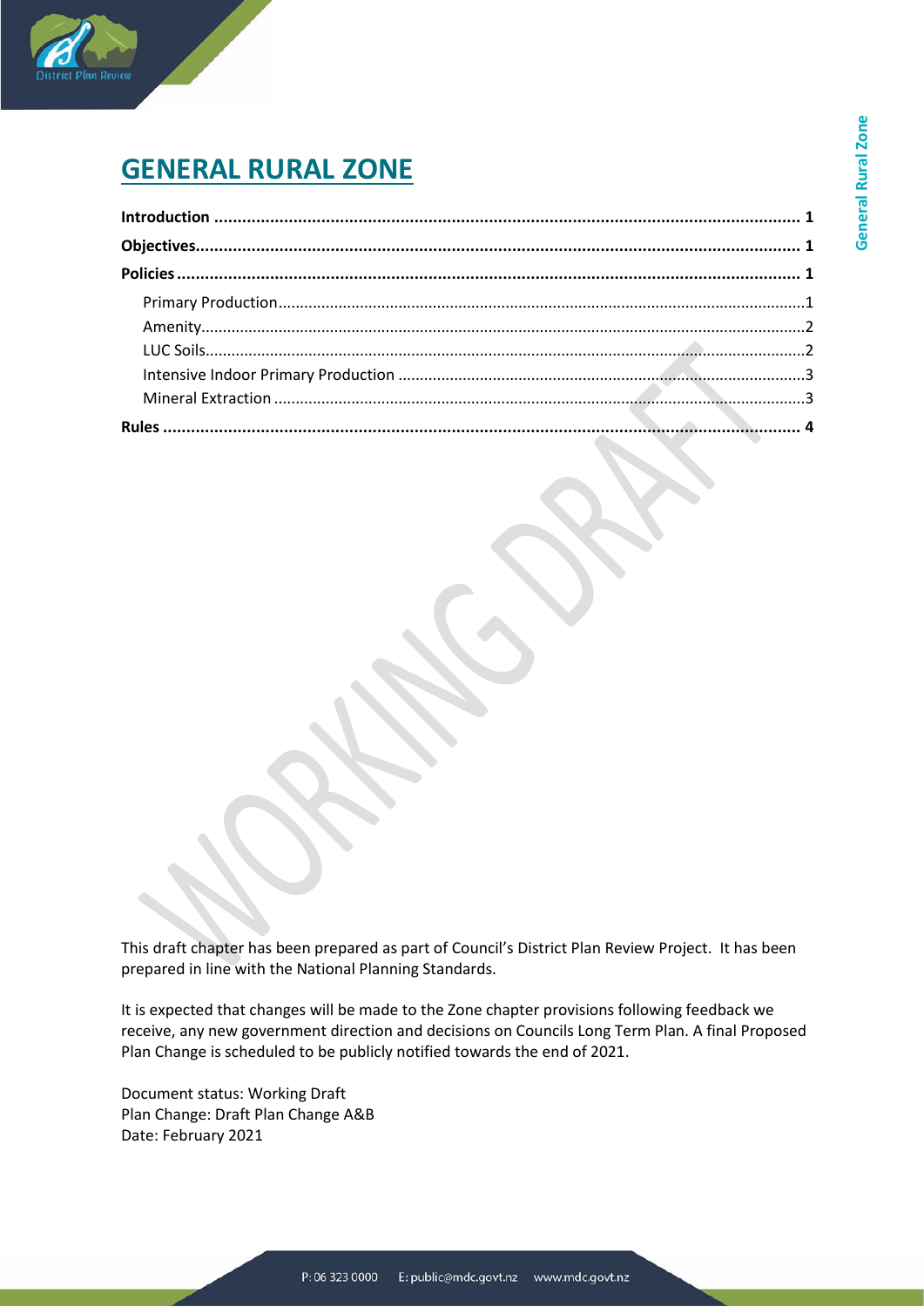*Page Intentionally Left Blank*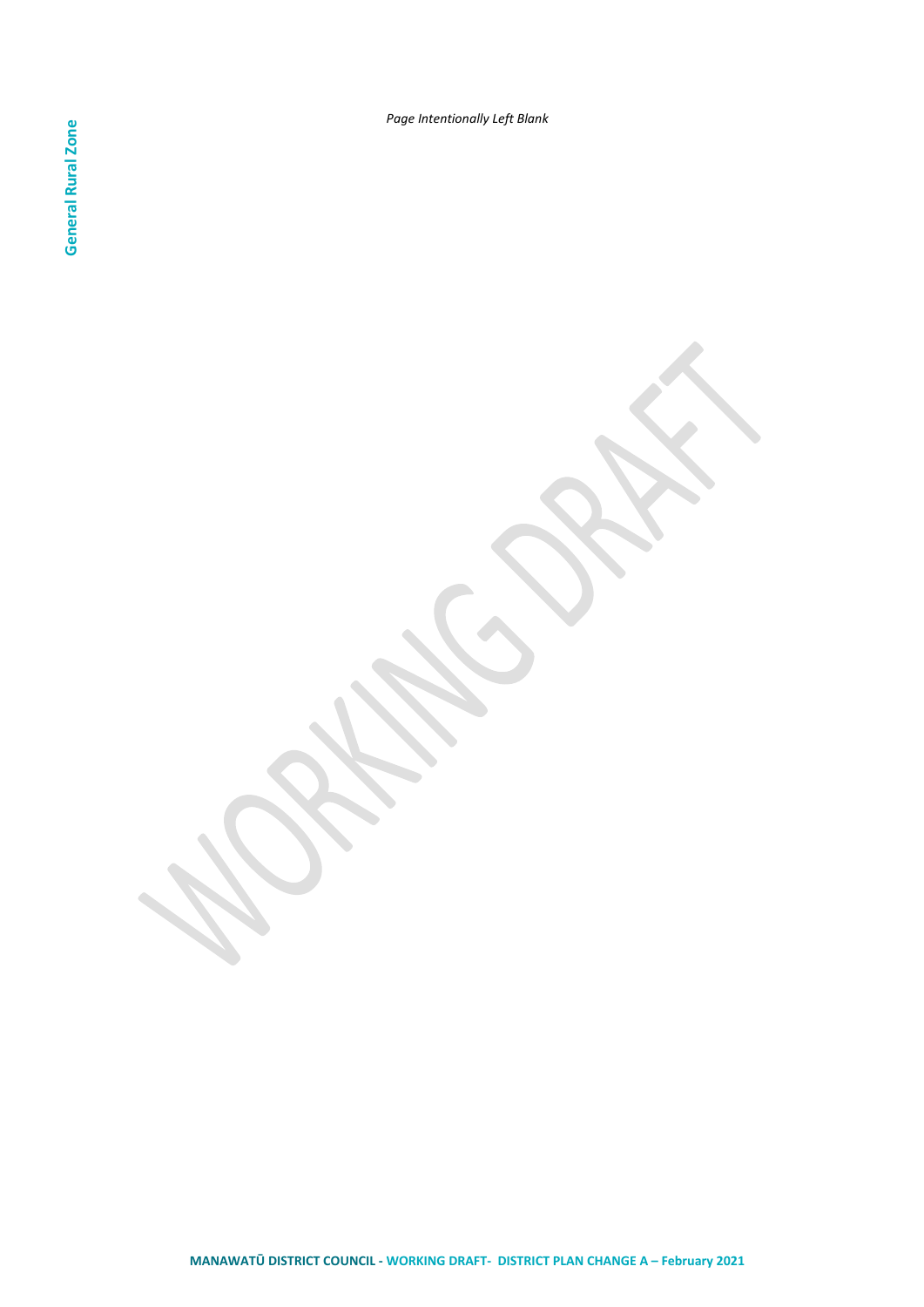**PAGE 1**

# **GENERAL RURAL ZONE**

## <span id="page-2-0"></span>**Introduction**

The General Rural Zone is characterised by open landscapes interspersed with buildings or structures. Typical land cover includes pasture, crops, forestry and native vegetation. Character and amenity values of the zone include spaciousness, low-density of built form, vegetation cover, and the presence of a productive farming environment.

## <span id="page-2-1"></span>**Objectives**

### **GRUZ-O1**

The predominant land use activity within the General Rural Zone is primary production and associated rural activities.

### **GRUZ-O2**

The General Rural Zone is characterised by a low overall building density, featuring a predominantly open primary production landscape interspersed by farm buildings, rural enterprises and residential units.

### **GRUZ-O3**

The versatile productive capability of LUC class 1 and 2 soils are protected for enduring future productive use.

### **GRUZ-O4**

Activities not related to primary production are prevented from establishing in the General Rural Zone.

## <span id="page-2-2"></span>**Policies**

## <span id="page-2-3"></span>**Primary Production**

### **GRUZ-P1**

Enable farming activities within the General Rural Zone.

### **GRUZ-P2**

Enable new rural industries within the General Rural Zone by allowing for activities that:

- 1. Have a direct relationship with, or are dependent on, primary production;
- 2. Have a functional need, or operational need to locate in the rural area;
- 3. Represent an efficient use of natural and physical resources;
- 4. Maintain or enhance the character and amenity values of the surrounding area; and
- 5. These are not located on LUC class 1-2 land.

### **GRUZ-P3**

Restrict non-rural activities that will limit or constrain the establishment and operation of agricultural, pastoral, horticultural and gravel extraction activities, or compromise the versatile capability of LUC Class 1 and 2 soils.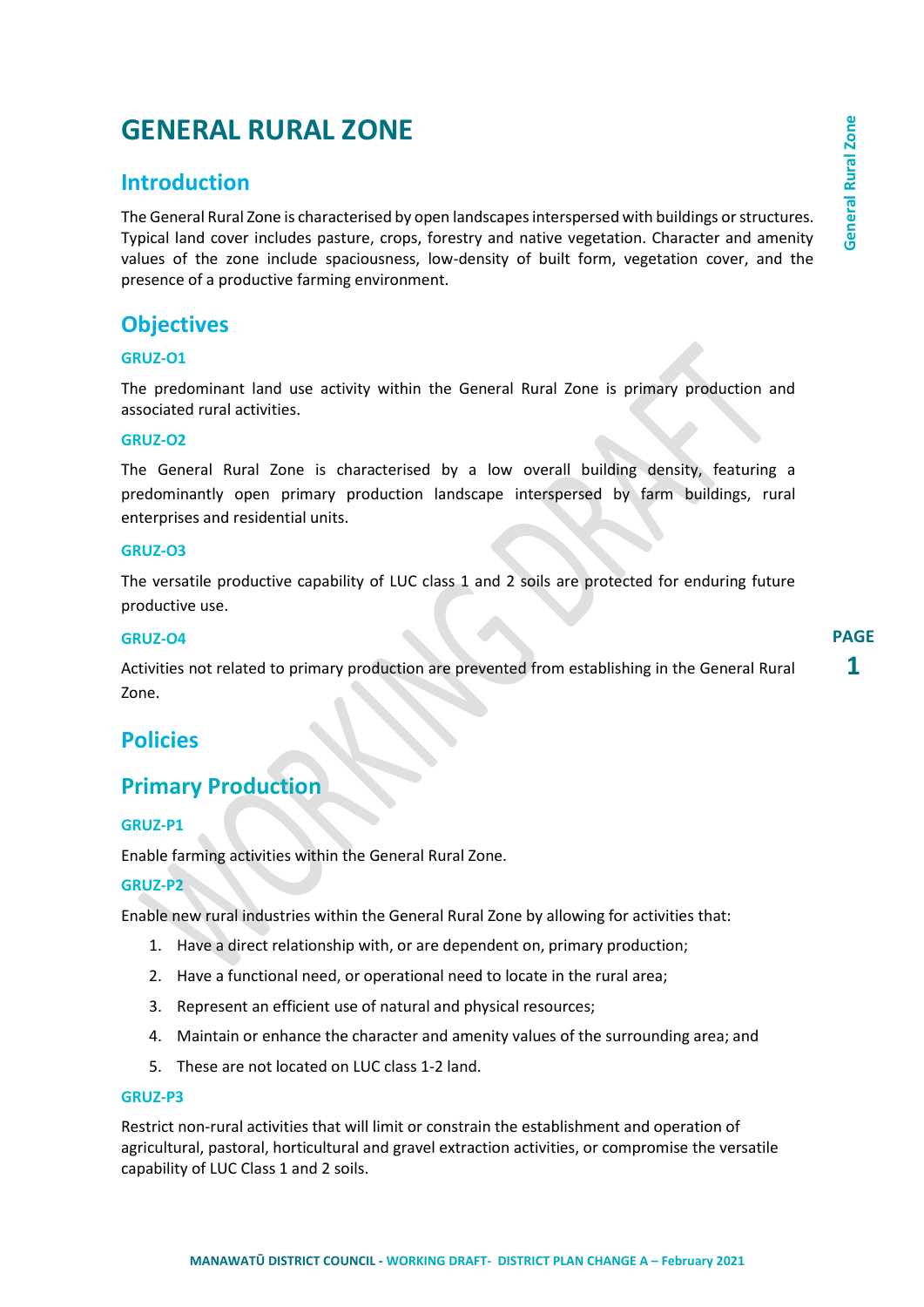### **GRUZ-P4**

Restrict activities at Zone interfaces to reduce conflict between anticipated zone effects.

## <span id="page-3-0"></span>**Amenity**

### **GRUZ-P5**

The character and amenity of the General Rural Zone features:

- A predominance of primary production and other rural activities
- A landscape within which the natural environment predominates over the built one.
- An environmental contrast and clear distinction between town and country.

### **GRUZ-P6**

Restrict the scale, intensity and location of residential units within the General Rural Zone to ensure the zones anticipated character and amenity values are realised.

### **GRUZ-P7**

Restrict the development of residential units on sites that are smaller than the required minimum site size to ensure remnant paper towns are not developed.

### **GRUZ-P8**

Recognise the distinct character and amenity values of the Manawatu District General Rural Zone, including, the steep hill country, incised valleys and river terraces, rolling hills, and wide flat floodplains.

#### **PAGE GRUZ-P9**

**2**

Avoid the layout of residential units in a linear pattern along roads except where the topography of the locality reduces the visual impact of ribbon development.

### **GRUZ-P10**

Provide for non-residential activities where the scale and intensity of the activity is commensurate with the anticipated rural character and amenity values of the zone.

## <span id="page-3-1"></span>**LUC Soils**

### **GRUZ-P11**

Avoid the fragmentation of land use capability class 1 and 2 soils into unproductive sizes.

### **GRUZ-P12**

Where subdivision activity occurs on land use capability class 1 and 2 soils, encourage allotments to retain productive capability by:

- Design of the site and location of buildings retains the potential for future amalgamation with adjoining allotments
- Size of allotments allows for productive activities to be undertaken on the site.

### **GRUZ-P13**

Avoid activities that would restrict future use of LUC Class 1 and 2 soils.

### **GRUZ-P14**

Restrict the location and scale of buildings within areas of LUC Class 1 and 2 soils to enable primary production land uses.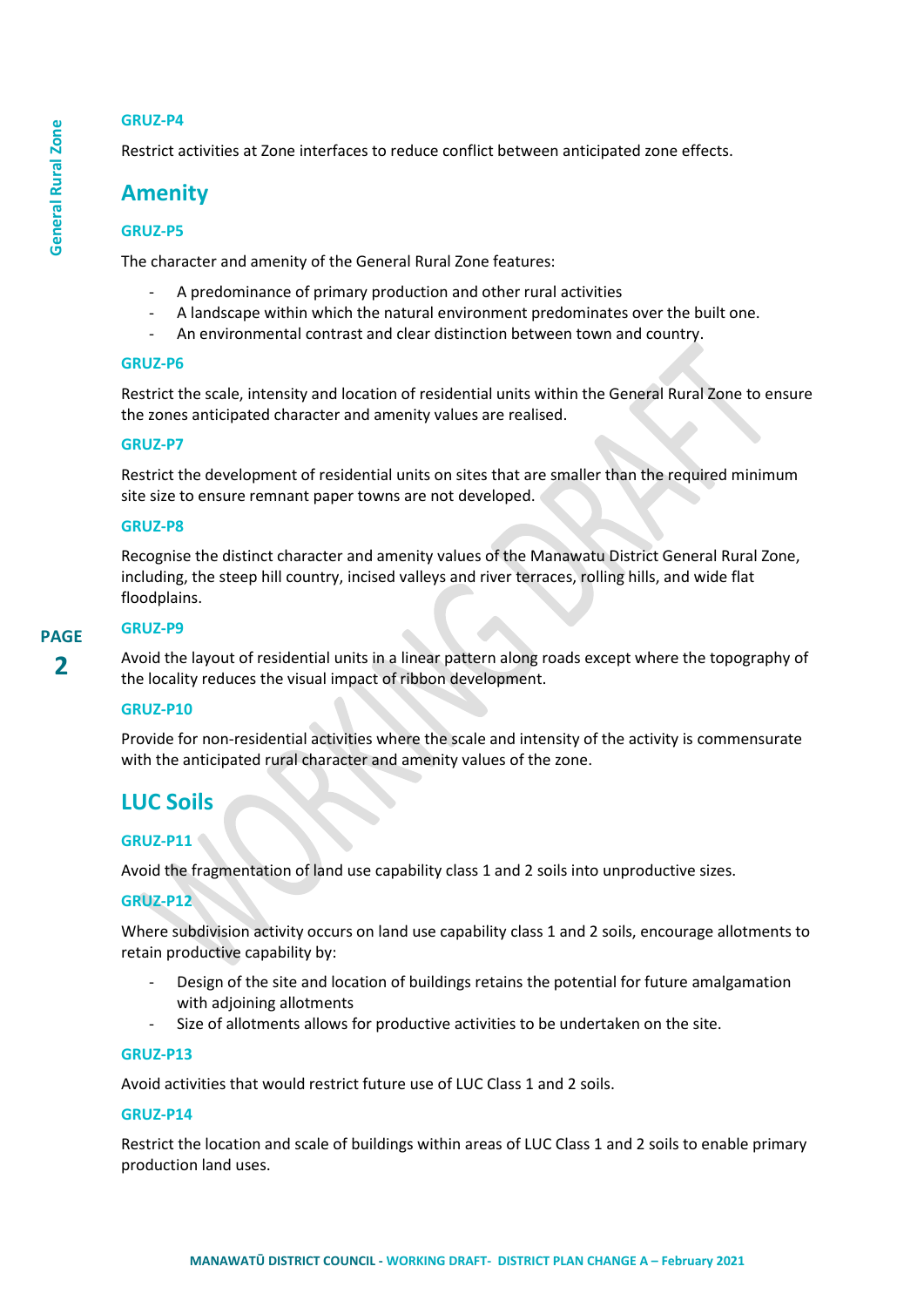## <span id="page-4-0"></span>**Intensive Indoor Primary Production**

### **GRUZ-P15**

Provide for intensive indoor primary production where it can be demonstrated that:

- 1. The site design, layout and scale of the activity is compatible with the character and amenity values of the Zone;
- 2. There is adequate infrastructure available to service the activity, including onsite servicing where reticulated services are not available;
- 3. It avoids constraining the establishment of activities otherwise anticipated within the General Rural Zone; and
- 4. There are measures to internalise effects and avoid conflict and potential reverse sensitivity effects on activities anticipated in the Zone, including primary production and residential activity.

## <span id="page-4-1"></span>**Mineral Extraction**

### **GRUZ-P16**

Provide for mineral extraction in the General Rural Zone to meet the District's and Region's supply needs, while:

- 1. The site design, layout and scale of the activity is compatible with the character and amenity values of the Zone;
- 2. There is adequate infrastructure available to service the activity.
- 3. It avoids constraining the establishment of activities otherwise anticipated within the General Rural Zone; and
- 4. There are measures to internalise effects and avoid conflict and potential reverse sensitivity effects on activities anticipated in the Zone, including primary production and residential activity.

### **GRUZ-P17**

Ensure that mineral extraction sites are rehabilitated to:

- 1. enable use of the land for an alternative permitted or consented activity that provides economic, environmental, social, or cultural benefit; and
- 2. an appropriate final landform that maintains or enhances the amenity values of the surrounding area.

### **GRUZ-P18**

Provide for non-residential activities where the scale and intensity of the activity is commensurate with the anticipated rural character and amenity values of the zone.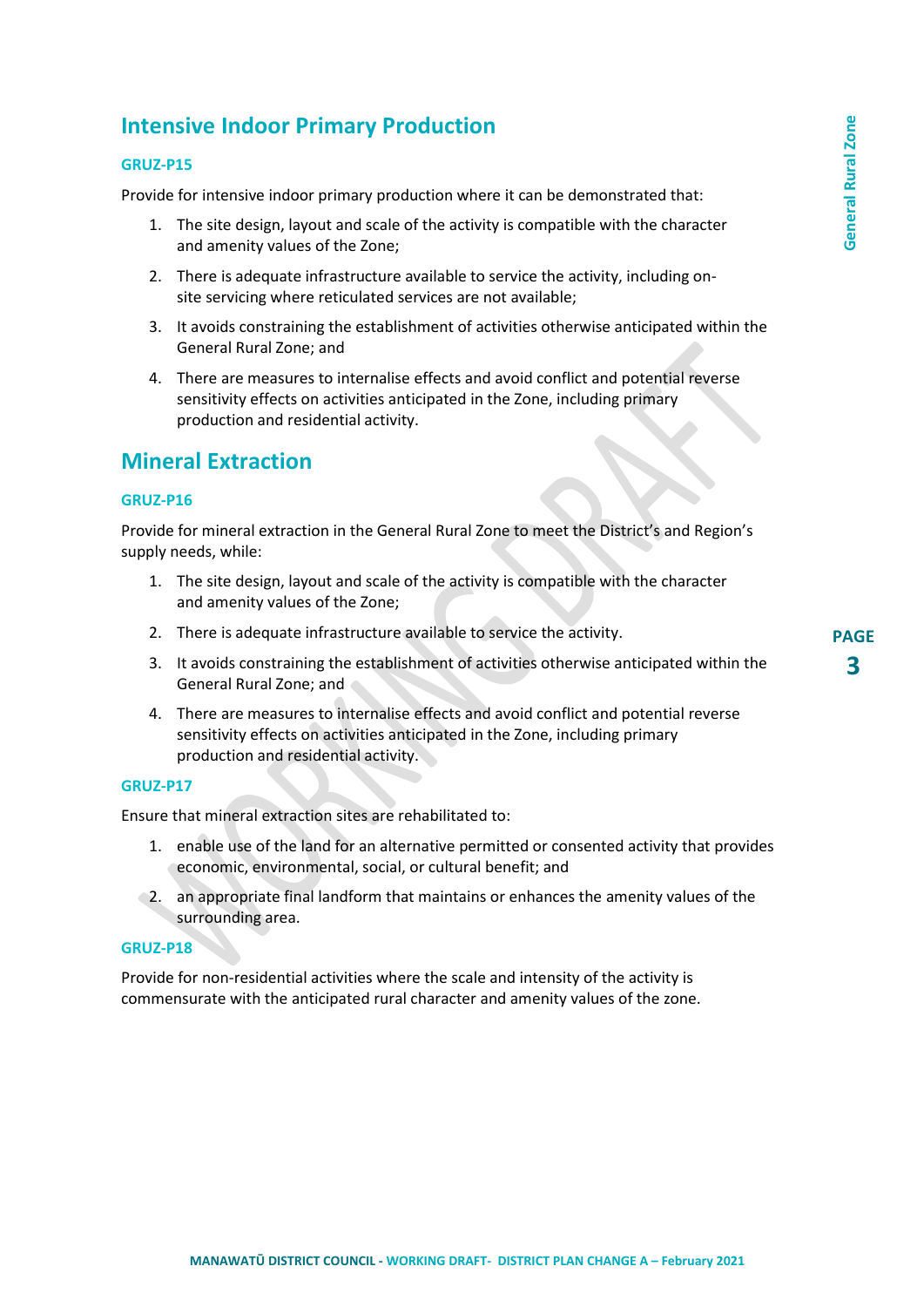## <span id="page-5-0"></span>**Rules**

|                          | GRUZ - R1 - Agriculture, Pastoral Farming, Horticulture                                                 |
|--------------------------|---------------------------------------------------------------------------------------------------------|
| General<br>Rural<br>Zone | 1. Activity Status: Permitted                                                                           |
|                          | GRUZ - R2 - Rural Produce Retail                                                                        |
| General                  | <b>Activity Status: Permitted</b><br>1.                                                                 |
| Rural<br>Zone            | Where: Compliance with:                                                                                 |
|                          | GRUZ-S3-Separation Distances                                                                            |
|                          | $GRUZ - S4 - Height$                                                                                    |
|                          | GRUZ-S6-Effluent                                                                                        |
|                          | GRUZ-S7-Site Coverage                                                                                   |
|                          | $GRUZ - S9 - Access$                                                                                    |
|                          | GRUZ-S10-Noise                                                                                          |
| General                  | <b>Activity Status: Discretionary</b><br>2.                                                             |
| Rural                    | Where: Compliance is not achieved with GRUZ-S3, GRUZ-S4, GRUZ-S6,                                       |
| Zone                     | GRUZ-S7, GRUZ-S9, GRUZ-S10.                                                                             |
|                          | GRUZ-R3-Existing Pig Farming                                                                            |
| General                  | 1. Activity Status: Permitted                                                                           |
|                          |                                                                                                         |
| Rural<br>Zone            |                                                                                                         |
|                          |                                                                                                         |
|                          | GRUZ - R4 - Marae on Maori Freehold Land                                                                |
| General<br>Rural         | 1. Activity Status: Permitted                                                                           |
| Zone                     | Where: Compliance is achieved with                                                                      |
|                          | GRUZ-S2 - Rural Activity and Home Business Separation Distances                                         |
|                          | GRUZ-S4 - Height                                                                                        |
|                          | GRUZ-S6 - Effluent Disposal<br>GRUZ-S7 - Maximum area covered by buildings per site                     |
| General                  | 2.                                                                                                      |
| Rural                    | <b>Activity Status: Discretionary</b><br>Where: Compliance is not achieved with GRUZ-S2, GRUZ-S4, GRUZ- |
| Zone                     | S6,GRUZ-S7                                                                                              |
|                          | <b>GRUZ-R5-Existing Cemeteries</b>                                                                      |
| General                  | 1. Activity Status: Permitted                                                                           |
| Rural                    |                                                                                                         |
| Zone                     | <b>GRUZ-R6-Home Business</b>                                                                            |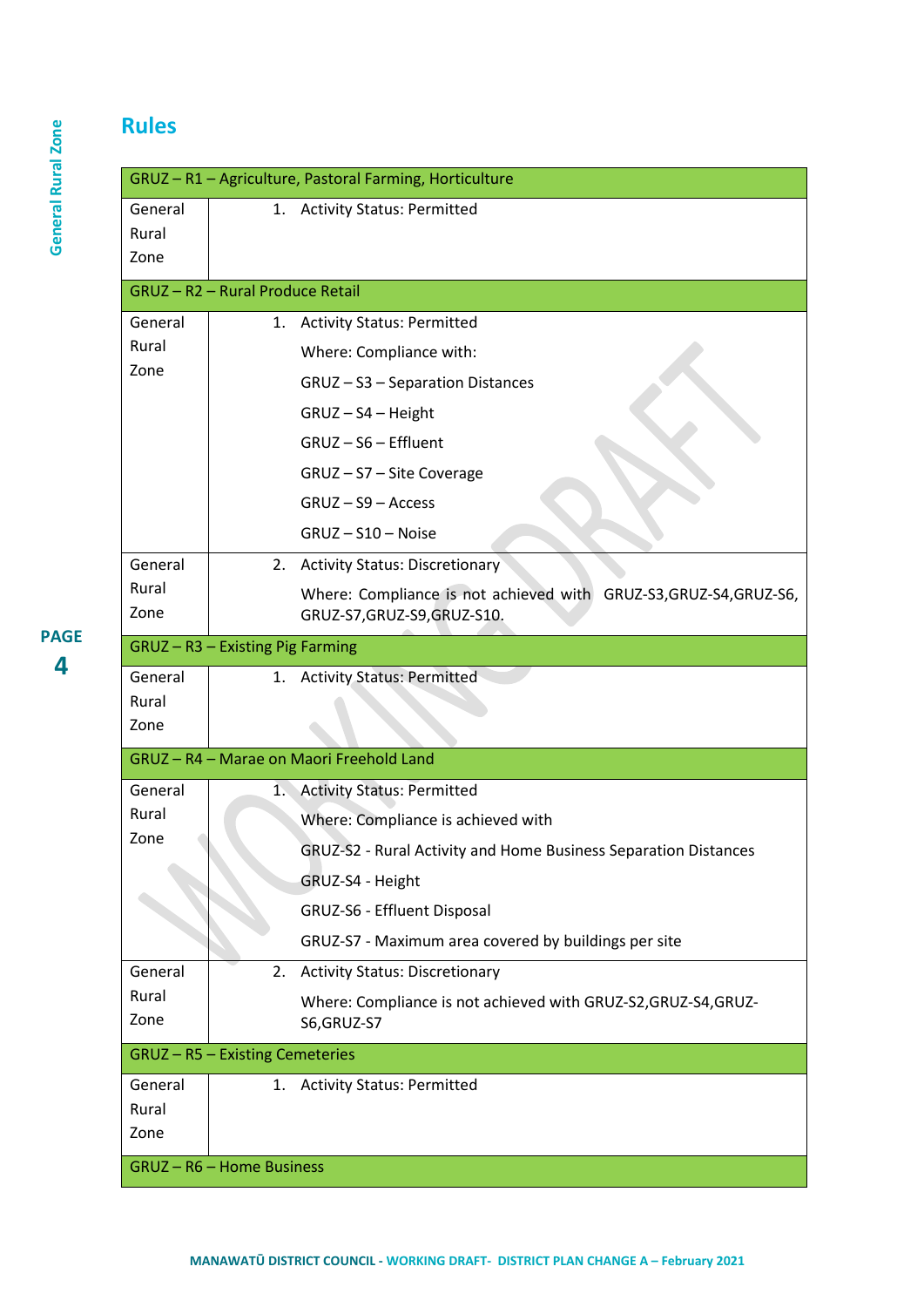General Rural Zone **General Rural Zone**

| Rural         | 1.                              | <b>Activity Status: Permitted</b>                                                                          |
|---------------|---------------------------------|------------------------------------------------------------------------------------------------------------|
|               |                                 | Where: Compliance is achieved with                                                                         |
| Zone          |                                 | GRUZ-S2 - Rural Activity and Home Business Separation Distances                                            |
|               |                                 | GRUZ-S4 - Height                                                                                           |
|               |                                 | GRUZ-S6 - Effluent Disposal                                                                                |
|               |                                 | GRUZ-S7 - Maximum area covered by buildings per site                                                       |
| General       | 2.                              | <b>Activity Status: Discretionary</b>                                                                      |
| Rural<br>Zone |                                 | Where: Compliance is not achieved with GRUZ-S2, GRUZ-S4, GRUZ-S6,<br>GRUZ-S7.                              |
|               | <b>GRUZ-R7-Residential Unit</b> |                                                                                                            |
| General       | 1.                              | <b>Activity Status: Permitted</b>                                                                          |
| Rural         |                                 | Where: Compliance is achieved with                                                                         |
| Zone          |                                 | <b>GRUZ-S1 - Residential Unit Separation Distances</b>                                                     |
|               |                                 | GRUZ-S4 - Height                                                                                           |
|               |                                 | GRUZ-S5 - Minimum Site Size - 0.8ha                                                                        |
|               |                                 | GRUZ-S6 - Effluent Disposal                                                                                |
|               |                                 | GRUZ-S7 - Maximum area covered by buildings per site                                                       |
|               |                                 | GRUZ-S8 - Distance between residential units along roads                                                   |
| General       | 2.                              | <b>Activity Status: Discretionary</b>                                                                      |
| Rural<br>Zone |                                 | Where: Compliance is not achieved with GRUZ-S1, GRUZ-S4, GRUZ-S5,<br>GRUZ-S6, GRUZ-S7, GRUZ-S8, GRUZ - S9. |
|               | GRUZ-R8-Papakainga              |                                                                                                            |
|               |                                 |                                                                                                            |
| General       | $\overline{1}$ .                | <b>Activity Status: Permitted</b>                                                                          |
| Rural         |                                 | a. The site is held under Te Ture Whenua Māori Act 1993                                                    |
| Zone          |                                 | b. The gross floor area of all commercial activities does not exceed<br>100m2 per site; and                |
|               |                                 | c. The gross floor area of all community facilities does not exceed 200m2<br>per site                      |
|               |                                 | Where compliance is achieved with:                                                                         |
|               |                                 | GRUZ - S1 - Separation Distances                                                                           |
|               |                                 | GRUZ-S4 - Height                                                                                           |
|               |                                 | GRUZ - S5 - Minimum Lot Size                                                                               |
|               |                                 | GRUZ-S6-Effluent                                                                                           |
|               |                                 | GRUZ-S7-Site Coverage                                                                                      |
|               |                                 | GRUZ-S8 - Distance between residential units along roads                                                   |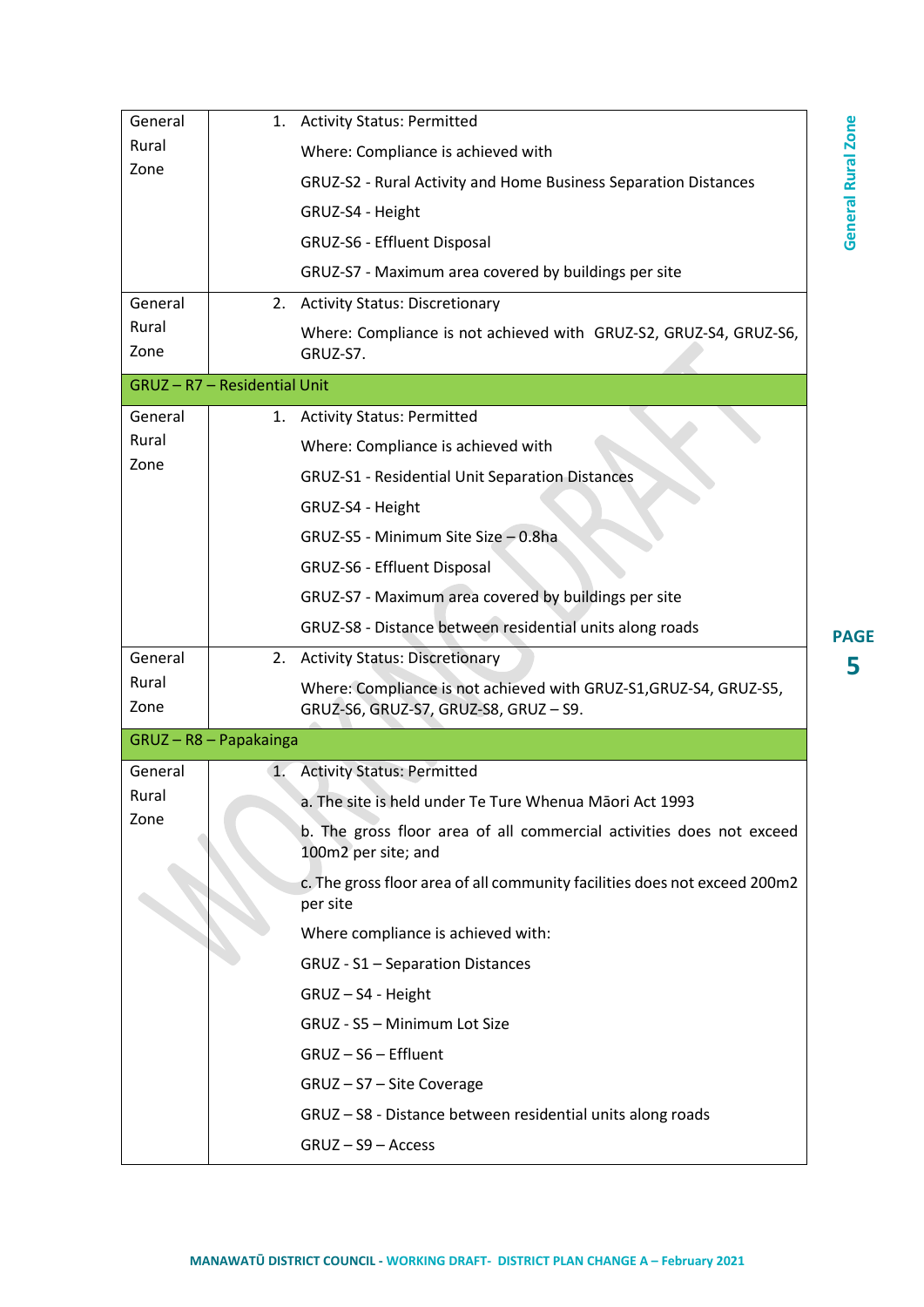| General       | 2. Activity Status: Discretionary                                                                                                                                                                          |
|---------------|------------------------------------------------------------------------------------------------------------------------------------------------------------------------------------------------------------|
| Rural<br>Zone | Where: Compliance is not achieved with GRUZ-S1, GRUZ-S4, GRUZ-<br>S5, GRUZ-S6, GRUZ-S7, GRUZ-S8, GRUZ-S9.                                                                                                  |
|               | GRUZ-R9-Accessory Building                                                                                                                                                                                 |
| General       | 1. Activity Status: Permitted                                                                                                                                                                              |
| Rural         | Where: Compliance is achieved with:                                                                                                                                                                        |
| Zone          | GRUZ-S2 - Rural Activity and Home Business Separation Distances                                                                                                                                            |
|               | <b>GRUZ-S3 - Accessory Building Separation Distances</b>                                                                                                                                                   |
|               | GRUZ-S4 - Height                                                                                                                                                                                           |
|               | GRUZ-S7 - Maximum area covered by buildings per site                                                                                                                                                       |
| General       | <b>Activity Status: Discretionary</b><br>2.                                                                                                                                                                |
| Rural<br>Zone | Where: Compliance is not achieved with GRUZ-S2, GRUZ-S3, GRUZ-S4,<br>GRUZ-S7.                                                                                                                              |
|               | $GRUZ - R10 - Quarrying$                                                                                                                                                                                   |
| General       | 1. Activity Status: Restricted Discretionary                                                                                                                                                               |
| Rural         | <b>Matters of Discretion:</b>                                                                                                                                                                              |
| Zone          | The site design, layout and scale of the activity is compatible<br>with the character and amenity values of the Zone;                                                                                      |
|               | There is adequate infrastructure available to service the activity;                                                                                                                                        |
|               | It avoids constraining the establishment of activities otherwise<br>anticipated within the General Rural Zone; and                                                                                         |
|               | There are measures to internalise effects and avoid conflict and<br>potential reverse sensitivity effects on activities anticipated in<br>the Zone, including primary production and residential activity. |
|               | GRUZ-P15 and GRUZ-P16                                                                                                                                                                                      |
|               | <b>GRUZ-R11-Intensive Indoor Primary Production</b>                                                                                                                                                        |
| General       | <b>Activity Status: Restricted Discretionary</b><br>1.                                                                                                                                                     |
| Rural         | <b>Matters of Discretion:</b>                                                                                                                                                                              |
| Zone          | The site design, layout and scale of the activity is compatible<br>with the character and amenity values of the Zone;                                                                                      |
|               | There is adequate infrastructure available to service the activity,<br>including on-site servicing where reticulated services are not<br>available;                                                        |
|               | The location of buildings on the site enables for the enduring<br>productive use of Land Use Capability Class 1 and 2 soil<br>resources.                                                                   |
|               | It avoids constraining the establishment of activities otherwise<br>anticipated within the General Rural Zone; and                                                                                         |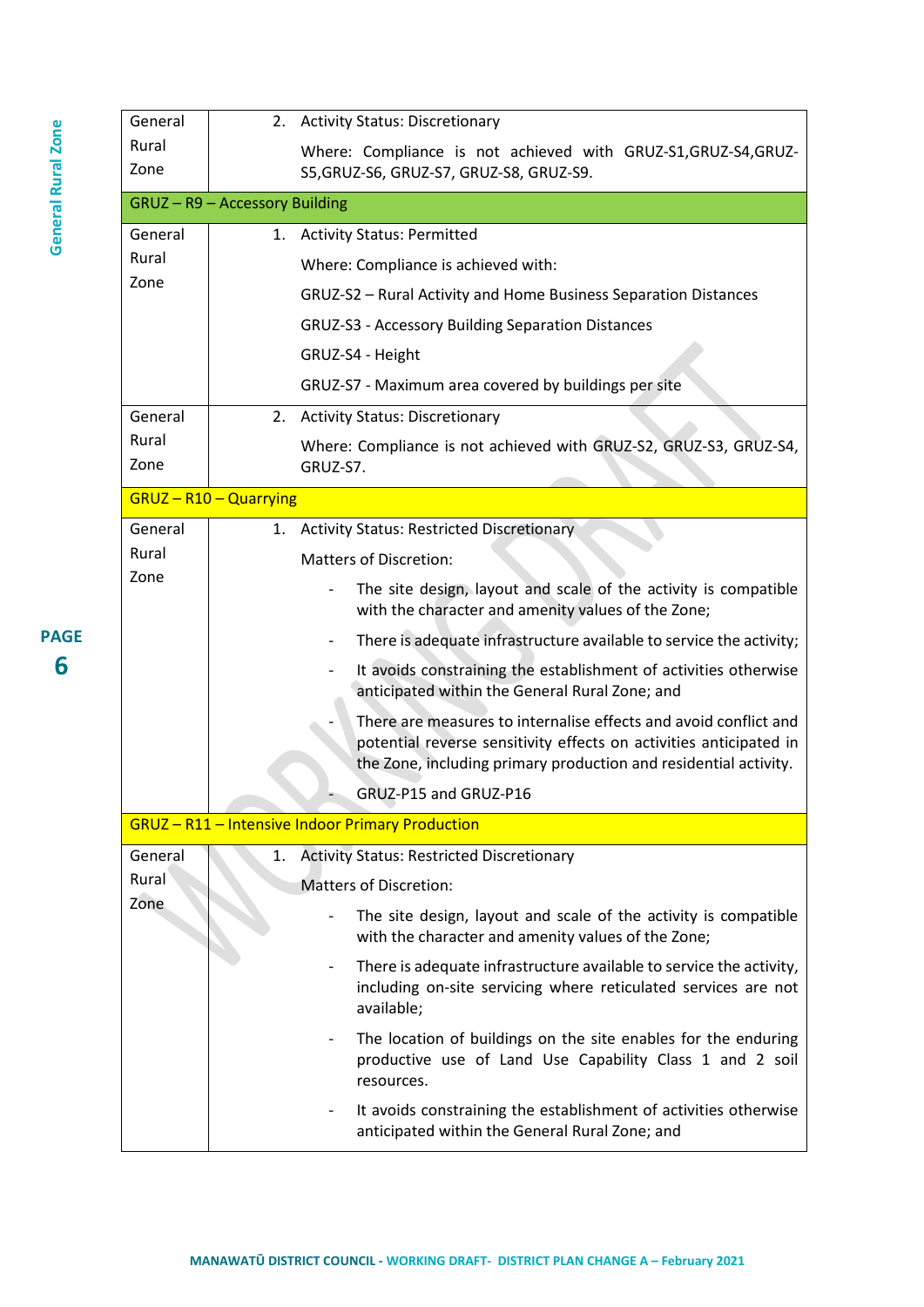|         |                               | There are measures to internalise effects and avoid conflict and<br>potential reverse sensitivity effects on activities anticipated in                                                                     |
|---------|-------------------------------|------------------------------------------------------------------------------------------------------------------------------------------------------------------------------------------------------------|
|         |                               | the Zone, including primary production and residential activity.                                                                                                                                           |
|         |                               | GRUZ-P14                                                                                                                                                                                                   |
|         | $GRUZ - R12 - Rural Industry$ |                                                                                                                                                                                                            |
| General |                               | 1. Activity Status: Restricted Discretionary                                                                                                                                                               |
| Rural   |                               | <b>Matters of Discretion:</b>                                                                                                                                                                              |
| Zone    | $\overline{\phantom{a}}$      | The site design, layout and scale of the activity is compatible<br>with the character and amenity values of the Zone;                                                                                      |
|         | $\overline{\phantom{a}}$      | There is adequate infrastructure available to service the activity,<br>including on-site servicing where reticulated services are not<br>available;                                                        |
|         | $\overline{\phantom{a}}$      | The location of buildings on the site enables for the enduring<br>productive use of Land Use Capability Class 1 and 2 soil<br>resources.                                                                   |
|         |                               | It avoids constraining the establishment of activities otherwise<br>anticipated within the General Rural Zone; and                                                                                         |
|         |                               | There are measures to internalise effects and avoid conflict and<br>potential reverse sensitivity effects on activities anticipated in<br>the Zone, including primary production and residential activity. |
|         | GRUZ-R13-Education Facility   |                                                                                                                                                                                                            |
| General |                               | 1. Activity Status: Restricted Discretionary                                                                                                                                                               |
|         |                               |                                                                                                                                                                                                            |
| Rural   |                               | <b>Matters of Discretion:</b>                                                                                                                                                                              |
| Zone    |                               | The site design, layout and scale of the activity is compatible<br>with the character and amenity values of the Zone;                                                                                      |
|         |                               | There is adequate infrastructure available to service the activity,<br>including on-site servicing where reticulated services are not<br>available;                                                        |
|         |                               | The location of buildings on the site enables for the enduring<br>productive use of Land Use Capability Class 1 and 2 soil<br>resources.                                                                   |
|         |                               | It avoids constraining the establishment of activities otherwise<br>anticipated within the General Rural Zone; and                                                                                         |
|         |                               | There are measures to internalise effects and avoid conflict and<br>potential reverse sensitivity effects on activities anticipated in<br>the Zone, including primary production and residential activity. |
|         |                               | GRUZ - R14 - Two or more Residential Units on one site                                                                                                                                                     |
| General |                               | 1. Activity Status: Discretionary                                                                                                                                                                          |
| Rural   |                               |                                                                                                                                                                                                            |
| Zone    |                               |                                                                                                                                                                                                            |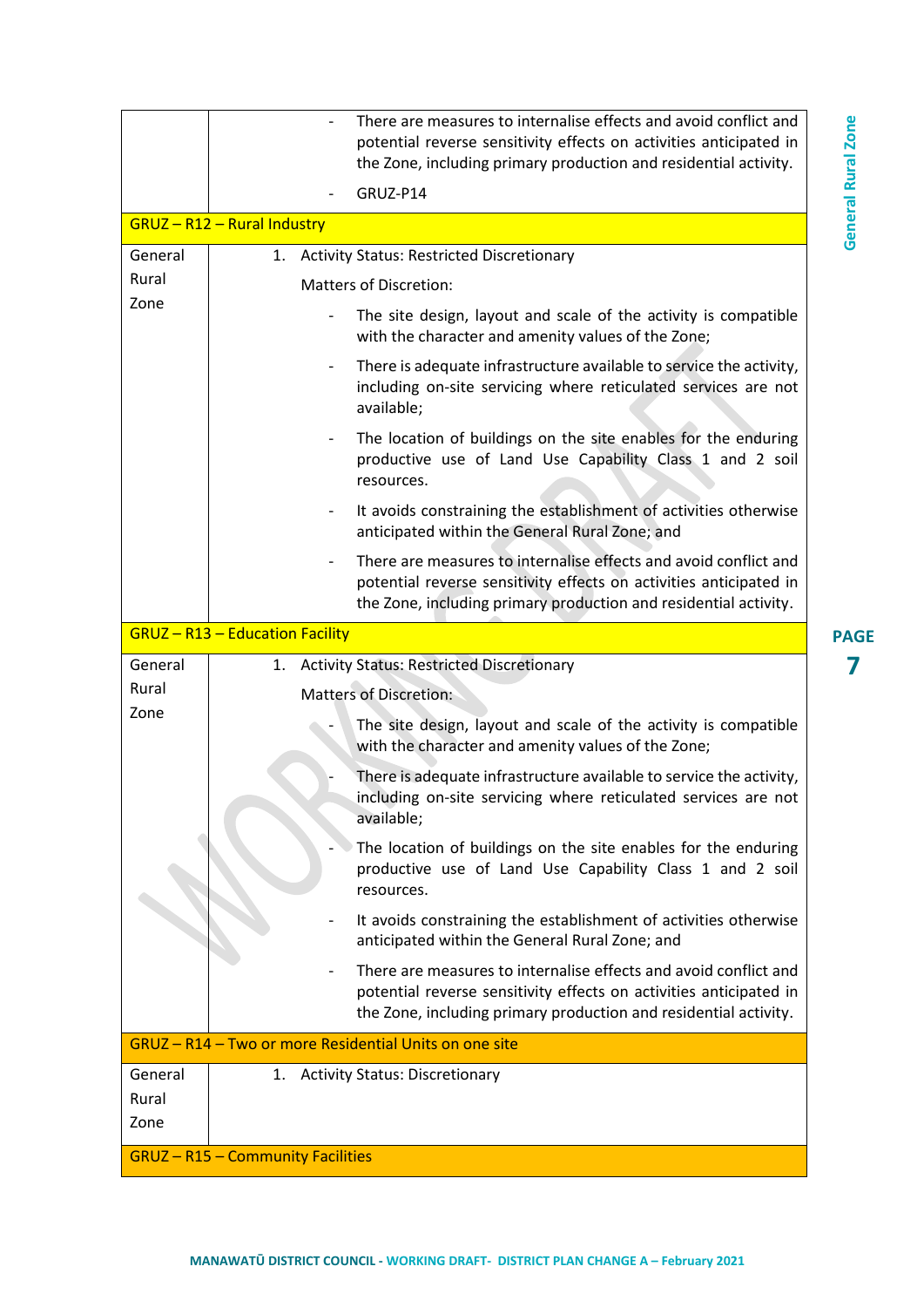| General           | 1. Activity Status: Discretionary                                                                        |
|-------------------|----------------------------------------------------------------------------------------------------------|
| Rural             |                                                                                                          |
| Zone              |                                                                                                          |
|                   | GRUZ - R16 - Visitor Accommodation                                                                       |
| General           | 1. Activity Status: Discretionary                                                                        |
| Rural             |                                                                                                          |
| Zone              |                                                                                                          |
| GRUZ-R17-Landfill |                                                                                                          |
| General           | <b>Activity Status: Discretionary</b><br>1.                                                              |
| Rural             |                                                                                                          |
| Zone              |                                                                                                          |
|                   | GRUZ-R18-Any activity not otherwise provided for                                                         |
| General           | 1. Activity Status: Discretionary                                                                        |
| Rural             |                                                                                                          |
| Zone              |                                                                                                          |
| <b>Standards</b>  |                                                                                                          |
|                   | GRUZ-S1 Residential Unit Separation Distances                                                            |
|                   | A Minimum of 30m from Residential Units                                                                  |
|                   | A Minimum of 30m from Agriculture, Pastoral Farming, Horticulture Activities<br>$\overline{\phantom{a}}$ |
|                   | A Minimum of 200m from Intensive Indoor Primary Production                                               |
|                   | A Minimum of 500m from Pig Farming                                                                       |
|                   | A Minimum of 500m from Quarrying Activities<br>$\qquad \qquad \blacksquare$                              |
|                   | A Minimum of 500m from Rural Industry                                                                    |
|                   | GRUZ - S2 Rural Activity and Home Business Separation Distances                                          |
|                   | A Minimum of 30m from boundaries                                                                         |
|                   | GRUZ-S3 Accessory Building Separation Distances                                                          |
|                   | A Minimum of 10m from boundaries                                                                         |
| GRUZ-S4 Height    |                                                                                                          |
|                   | Maximum Height - 9m                                                                                      |
|                   | All parts of a building must be contained within a 45 degree plane                                       |
|                   | commencing at 2.8 metres above ground level inclined inwards at right                                    |
|                   | angles.                                                                                                  |
|                   | GRUZ-S5 Minimum Site Size-0.8ha                                                                          |
|                   | GRUZ-S6 Effluent Disposal                                                                                |
|                   | Effluent is capable of being disposed of within a site.                                                  |
|                   | GRUZ – S7 Maximum area covered by buildings per site - 500 $m2$                                          |
|                   | GRUZ-S8 Distance between residential units along roads                                                   |
|                   |                                                                                                          |

**MANAWATŪ DISTRICT COUNCIL - WORKING DRAFT- DISTRICT PLAN CHANGE A – February 2021**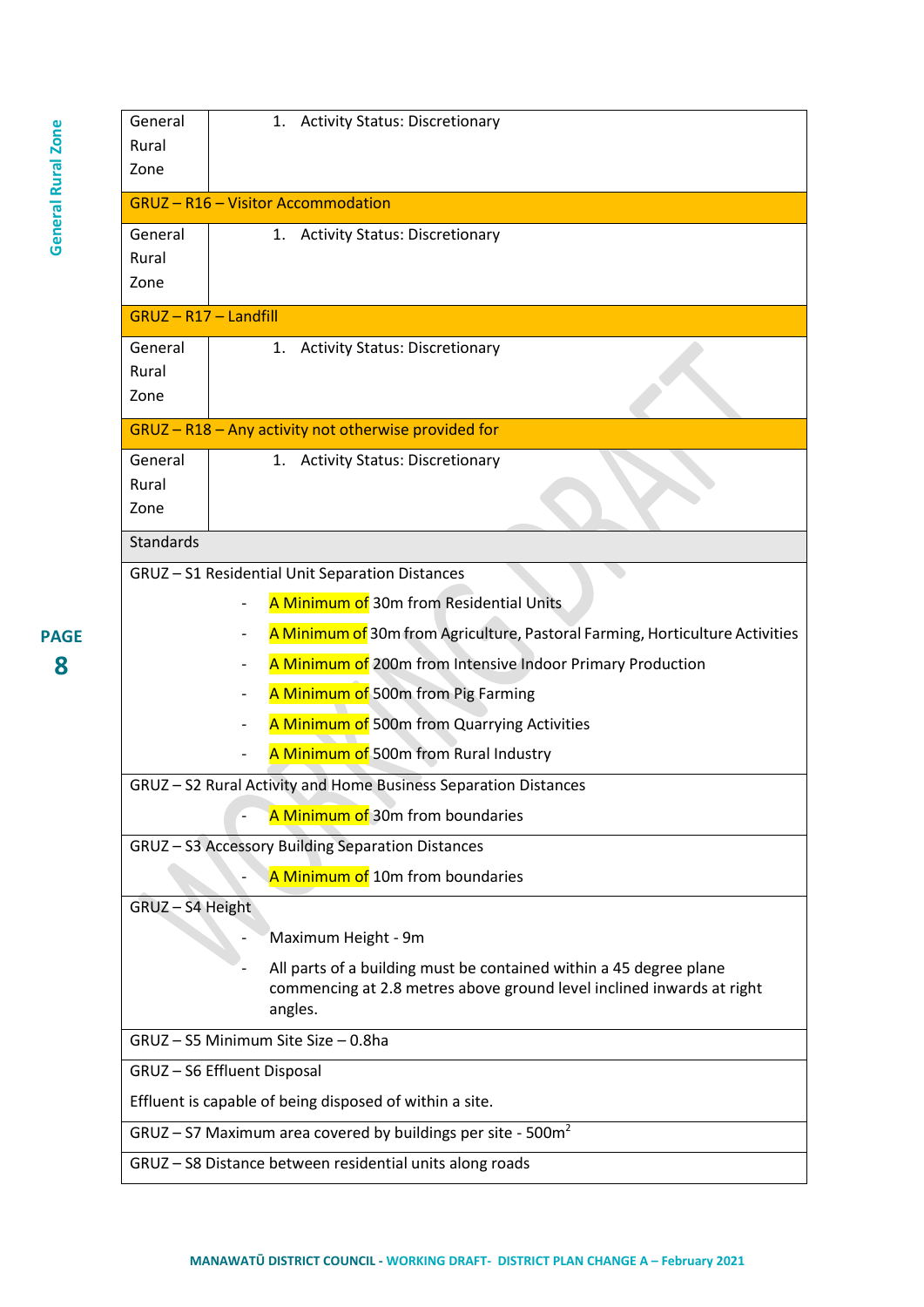i) No residential unit shall result in, or add to, a situation of more than **one** existing or potential residential unit within any 400 metre section of a road and a line 150 metres from and parallel to that section of road. ii) Residential units further than 150m from any road or on the opposite side of the road concerned shall not be counted for the purposes of this rule. iii) Potential dwellings shall be assigned to any allotment which does not currently have a dwelling upon it, and to allotments on proposed or approved subdivision plans. iv) Properties which have frontage to more than one road shall comply with this rule in respect of all of the roads concerned. GRUZ – S9 Access – Compliance with Rule 3B.4.2 GRUZ – S10 Noise – Compliance with Rule 3C.4.2 GRUZ – S11 Firefighting water supply and access i) All new buildings must comply with New Zealand Fire Service Firefighting Water Supplies Code of Practice SNZ PAS 4509:2008.

### *Subdivision*

|                          | <b>GRUZ SUB - R1 - Boundary Adjustments</b>                                                                                                                                                                                                                                              |
|--------------------------|------------------------------------------------------------------------------------------------------------------------------------------------------------------------------------------------------------------------------------------------------------------------------------------|
| General<br>Rural<br>Zone | <b>Activity Status: Controlled</b><br>1.<br>Where: Compliance with<br>GRUZ SUB - S2 - Minimum Allotment Size Production Land Use                                                                                                                                                         |
| General<br>Rural<br>Zone | 2. Activity Status: Restricted Discretionary<br><b>Matters of Discretion:</b><br>Effects of non-compliance with GRZ SUB -S2<br>GRUZ SUB - R2 - General Rural Zone Subdivision creating allotments greater than 25ha in size                                                              |
| General<br>Rural<br>Zone | <b>Activity Status: Controlled</b><br>1.<br>Where: Compliance with GRUZ SUB - S2, GRUZ SUB - S3, GRUZ SUB -<br>S <sub>4</sub>                                                                                                                                                            |
|                          | GRUZ SUB - R3 - General Rural Zone Subdivision creating up to three allotments less than 25ha<br>in size that retains 95% of the balance title                                                                                                                                           |
| General<br>Rural<br>Zone | <b>Activity Status: Restricted Discretionary</b><br>1.<br>Where Compliance with:<br><b>GRUZ-S1 - Separation Distances</b><br>GRUZ-S5 - Minimum Lot Size<br>GRUZ-S6-Effluent<br>GRUZ-S7-Site Coverage<br>GRUZ-S8 - Distance between residential units along roads<br>$GRUZ - S9 - Access$ |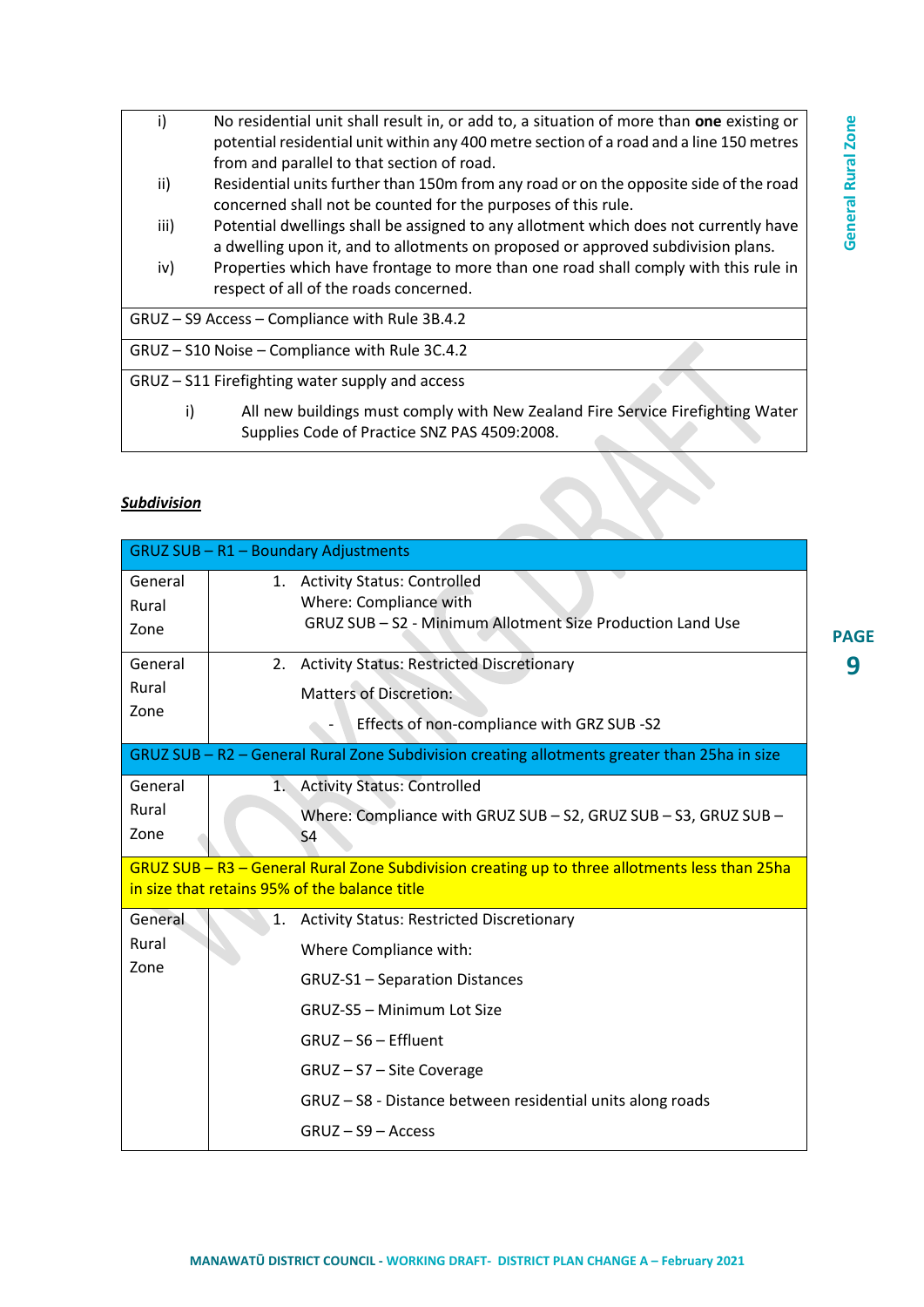| General          |                               | 2. Activity Status: Discretionary                                                           |
|------------------|-------------------------------|---------------------------------------------------------------------------------------------|
| Rural            |                               | Where: compliance is not achieved with:                                                     |
| Zone             |                               | <b>GRUZ-S1-Separation Distances</b>                                                         |
|                  |                               | GRUZ-S5 - Minimum Lot Size                                                                  |
|                  |                               | GRUZ-S6-Effluent                                                                            |
|                  |                               | GRUZ-S7-Site Coverage                                                                       |
|                  |                               | GRUZ-S9 - Access                                                                            |
| General          |                               | 3. Activity Status: Non - Complying                                                         |
| Rural            |                               | Where: compliance is not achieved with:                                                     |
| Zone             |                               | GRUZ-S8 - Distance between residential units along roads                                    |
|                  |                               | GRUZ SUB - R4 - General Rural Zone Subdivision creating one allotment less than 25ha within |
|                  | the LUC Specific Control Area |                                                                                             |
| General<br>Rural |                               | 1. Activity Status: Restricted Discretionary                                                |
| Zone             |                               | Where compliance with:                                                                      |
|                  |                               | <b>GRUZ-S1 - Separation Distances</b>                                                       |
|                  |                               | GRUZ-S5 - Minimum Lot Size                                                                  |
|                  |                               | GRUZ-S6-Effluent                                                                            |
|                  |                               | GRUZ-S7-Site Coverage                                                                       |
|                  |                               | GRUZ - S8 - Distance between residential units along roads                                  |
|                  |                               | GRUZ-S9-Access                                                                              |
| General          |                               | 2. Activity Status: Discretionary                                                           |
| Rural            |                               | Where non-compliance with:                                                                  |
| Zone             |                               | <b>GRUZ-S1-Separation Distances</b>                                                         |
|                  |                               | GRUZ-S5 - Minimum Lot Size                                                                  |
|                  |                               | GRUZ-S6-Effluent                                                                            |
|                  |                               | GRUZ-S7-Site Coverage                                                                       |
|                  |                               | GRUZ-S9 - Access                                                                            |
| General          | 3.                            | <b>Activity Status: Non-Complying</b>                                                       |
| Rural            |                               | Where non-compliance with:                                                                  |
| Zone             |                               | GRUZ-S8-Distance between residential units along roads                                      |
|                  |                               | GRUZ SUB - R5 - General Rural Zone Subdivision around existing residential units            |
| General          |                               | 1. Activity Status: Restricted Discretionary                                                |
| Rural            |                               | Where Compliance with:                                                                      |
| Zone             |                               | GRUZ-S5 - Minimum Lot Size                                                                  |
|                  |                               | GRUZ-S6-Effluent                                                                            |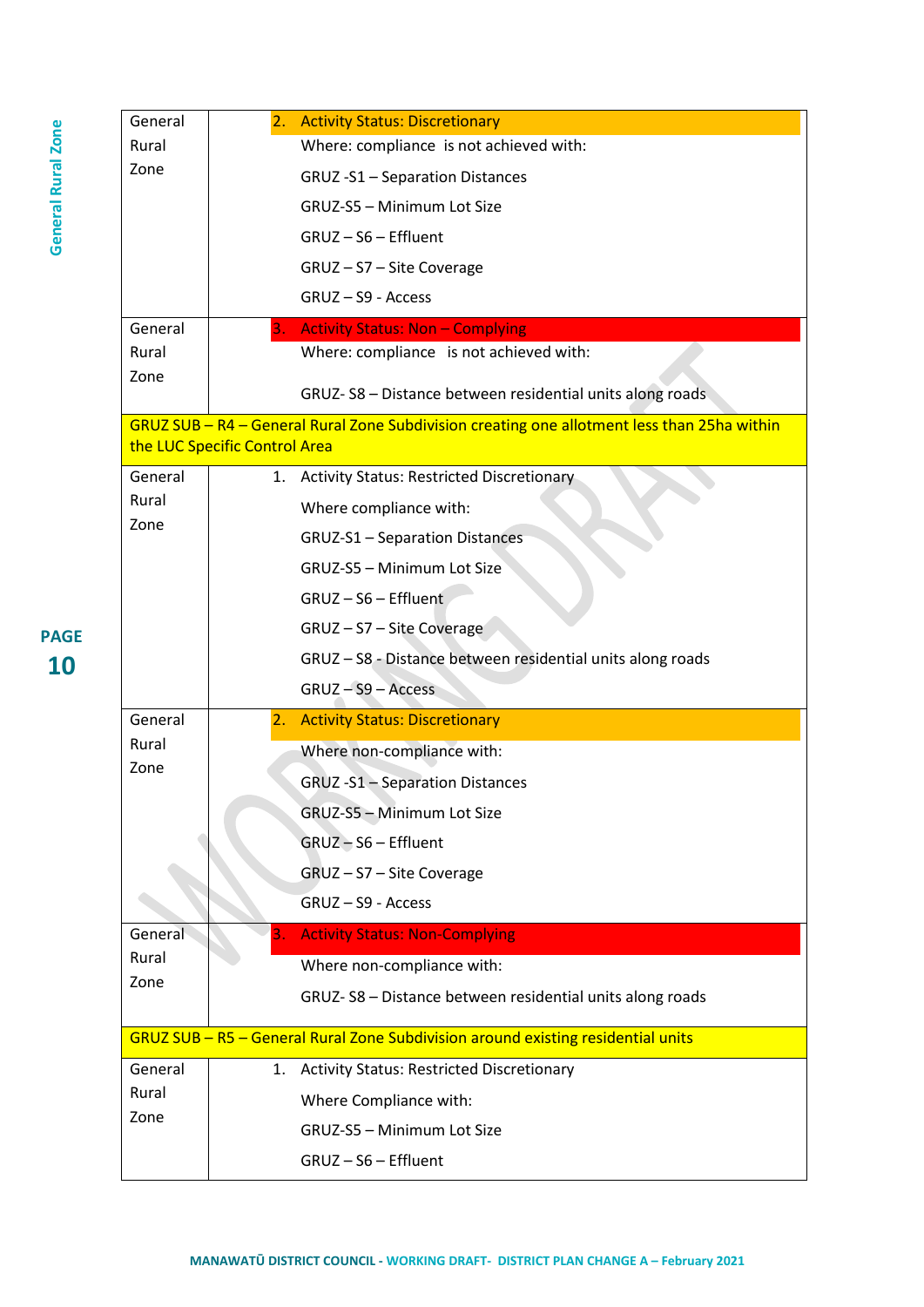| GRUZ-S7-Site Coverage                                                                                                                                                                                                                                  |
|--------------------------------------------------------------------------------------------------------------------------------------------------------------------------------------------------------------------------------------------------------|
| $GRUZ - S9 - Access$                                                                                                                                                                                                                                   |
| <b>Activity Status: Discretionary</b><br>2.                                                                                                                                                                                                            |
| Where non-compliance with:                                                                                                                                                                                                                             |
| GRUZ-S5 - Minimum Lot Size                                                                                                                                                                                                                             |
| GRUZ-S7-Site Coverage                                                                                                                                                                                                                                  |
| $GRUZ - S9 - Access$                                                                                                                                                                                                                                   |
| GRUZ SUB - R6 - General Rural Zone Subdivision not otherwise provided                                                                                                                                                                                  |
| Non-Complying<br>1.                                                                                                                                                                                                                                    |
|                                                                                                                                                                                                                                                        |
|                                                                                                                                                                                                                                                        |
|                                                                                                                                                                                                                                                        |
| GRUZ SUB - S1 - Minimum Allotment Size Residential Lifestyle - 8000 $m^2$                                                                                                                                                                              |
| GRUZ SUB - S2 - Minimum Allotment Size Production Land Use - 25ha                                                                                                                                                                                      |
| GRUZ SUB - S3 - Effluent                                                                                                                                                                                                                               |
| Effluent shall be disposed of either within the site or into a Council-approved<br>collective disposal system. Sewage drainage easements into neighbouring<br>properties will not be permitted.                                                        |
| GRUZ SUB - S4 - Suitable Building Site                                                                                                                                                                                                                 |
| All allotments shall have at least one suitable site where a dwelling could be<br>erected, together with associated effluent and stormwater disposal systems. For<br>the purposes of this rule a suitable dwelling site is one which complies with the |
|                                                                                                                                                                                                                                                        |

**SAS** 

**PAGE 11**

**General Rural Zone**

General Rural Zone